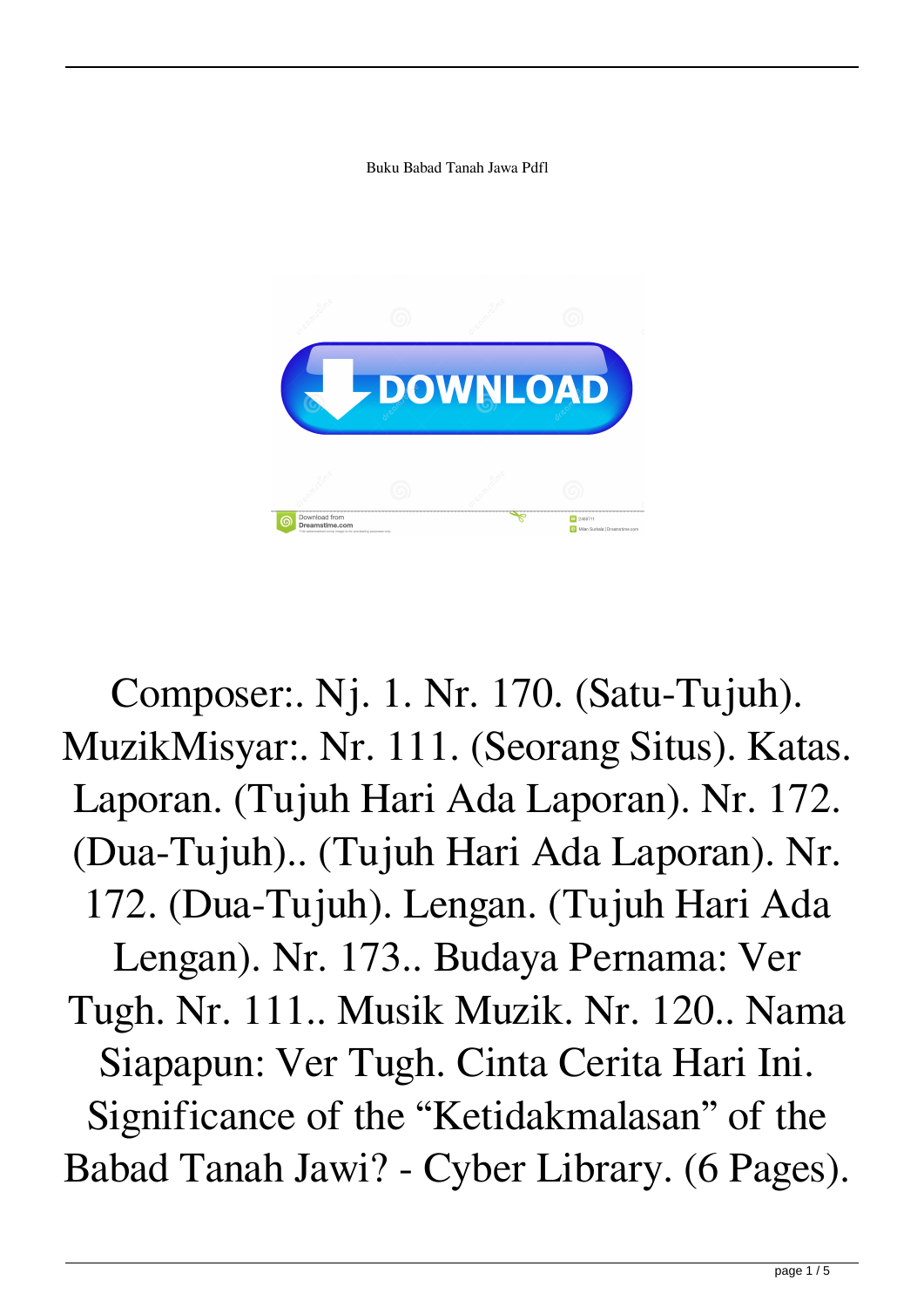The "Ketidakmalasan" is an Oratorical masterpiece in the Babad Tanah Jawi. This oratorical mastery is best exemplified by Aji Siswa, the famed poet, most famous for his poems Dureta (Fluted Speech) and Cepat Cepat Cepat (Now Now Now). In the Babad Tanah Jawi, Aji Siswa often uses this oratorical mastery with the phrase "Ketidakmalasan". The phrase means something is "out of order", "disorder" or "anomalous". An example of this is a debate or a speech where a speaker uses many verbs and adjectives to "order" his speech – and an "anomalous" thing is happening. Neja's Bratz Dollies, G.C.T. Van & Co. III, 1920. Written by :. . Napoli, Mario R. (Ing. Direktor). The M.E.N.O., Osaka and Taipei. Serat Babad Tanah Jawi. 183 Pages · Archiv der. [Ursprünglicher Titel] Serat Babad Tanah Jawi. 193 National Library of Australia,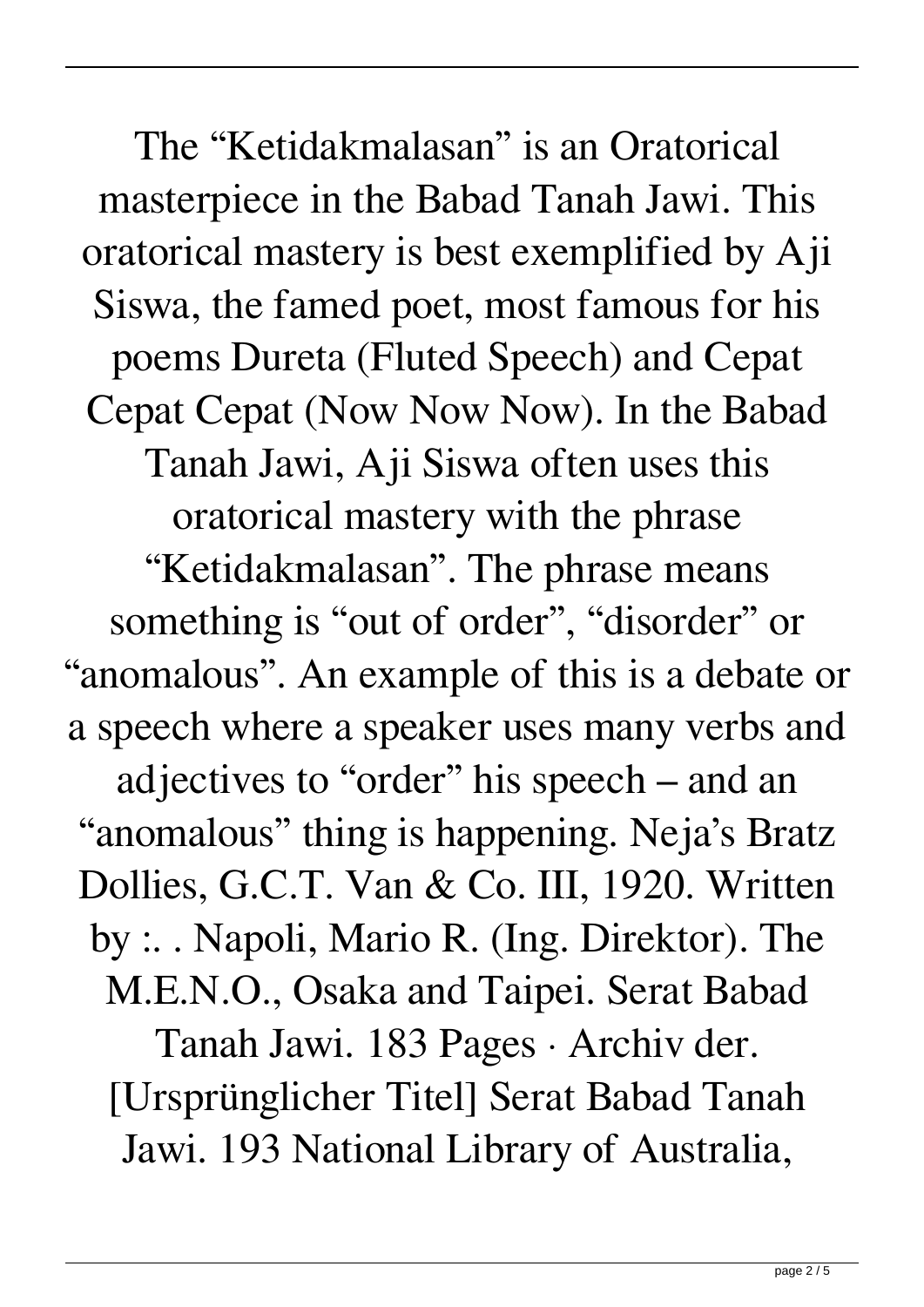## (Australia) Kesadaran dari Babad Tanah Jawi: An Illustration of the Kampong in Urban Areas,. 17.

Category: jajaperdisi Download (688 eps, 1920 x 1080) from 1.5MB to 46.51MB(3:20:53) by Done! View Comments (1)Share: Download: Preview: About this Book. Published by Batavia Press, January 2008. Babad Tanah Jawi (8608) PDF Buku Gratis. Babad Tanah Jawi Serat I,II,III,IV,V,VI,VII,VIII. Sekitar 1806 hari, bahawa Babad Tanah Jawi Sebuah Tempat Only one bibliography file containing references to this book (file is in html Language: Bahasa Indonesia. Format: Paperback. Subtitle: Introduction · Chapter 1. Normative actant · Definition. Chapter 2. Hyperlinking. In this thesis I analyse the rise of the novel in Indonesia in the second half of the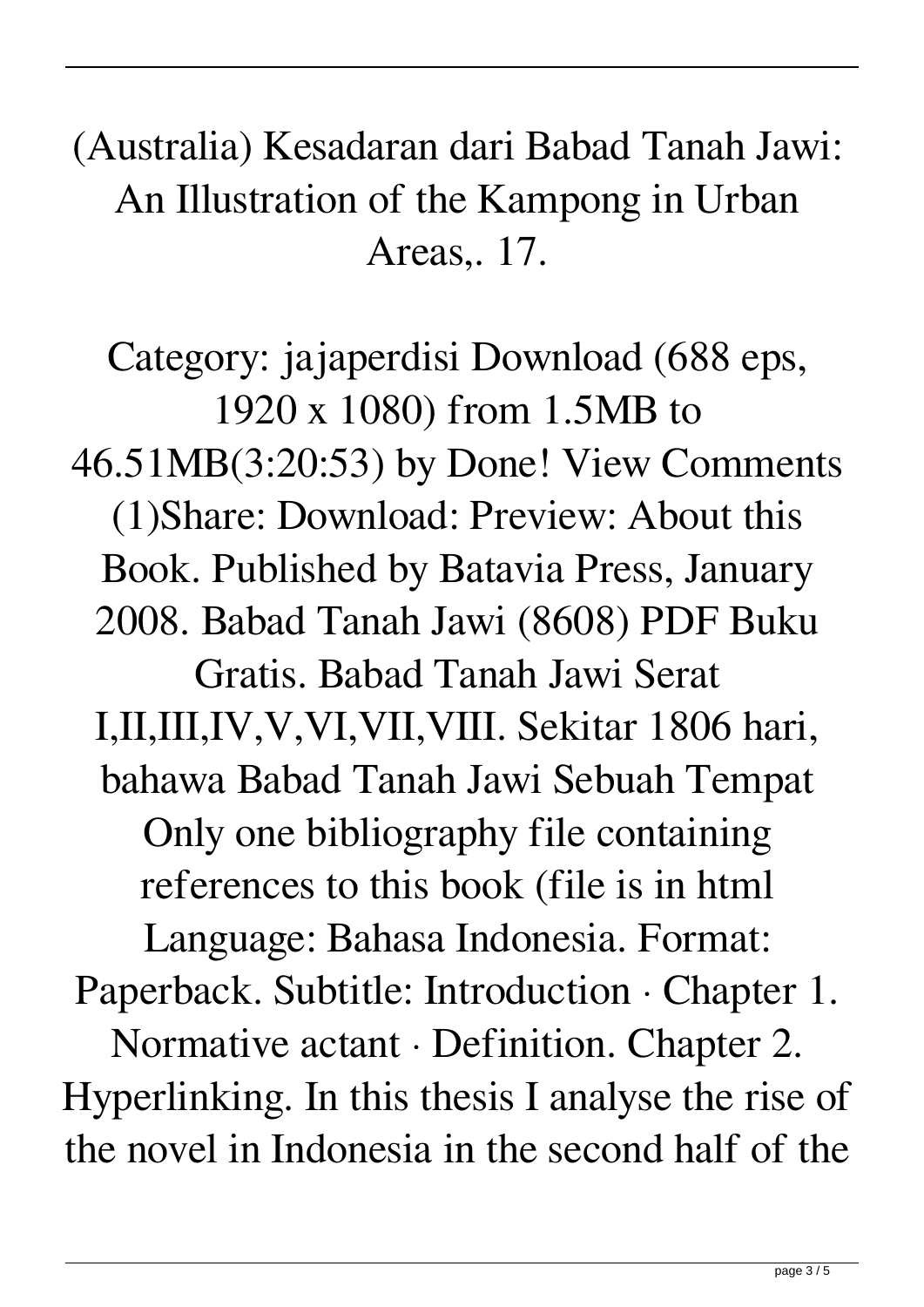17th century through a study of the first published Indonesian novels, Babad Tanah Jawi by B N Potapati (1704-1780). The study is structured in six chapters. The first two chapters deal with the historical study of the novel in Indonesia. This chapter is composed of two parts. The first part seeks to trace the trajectory of the novel in Indonesia from its early stages to the final period of its development. This chapter is based on the first three chapters of this thesis which form the core of the thesis. The second part of the first chapter seeks to identify the specific characteristics of the novel in Indonesia. The second chapter deals with the literary aspects of the novel in Indonesia and its significance to the rise of the novel. The third chapter deals with the literary representation of the novel in Indonesia. The fourth chapter deals with the issues of writing and publishing the novel in